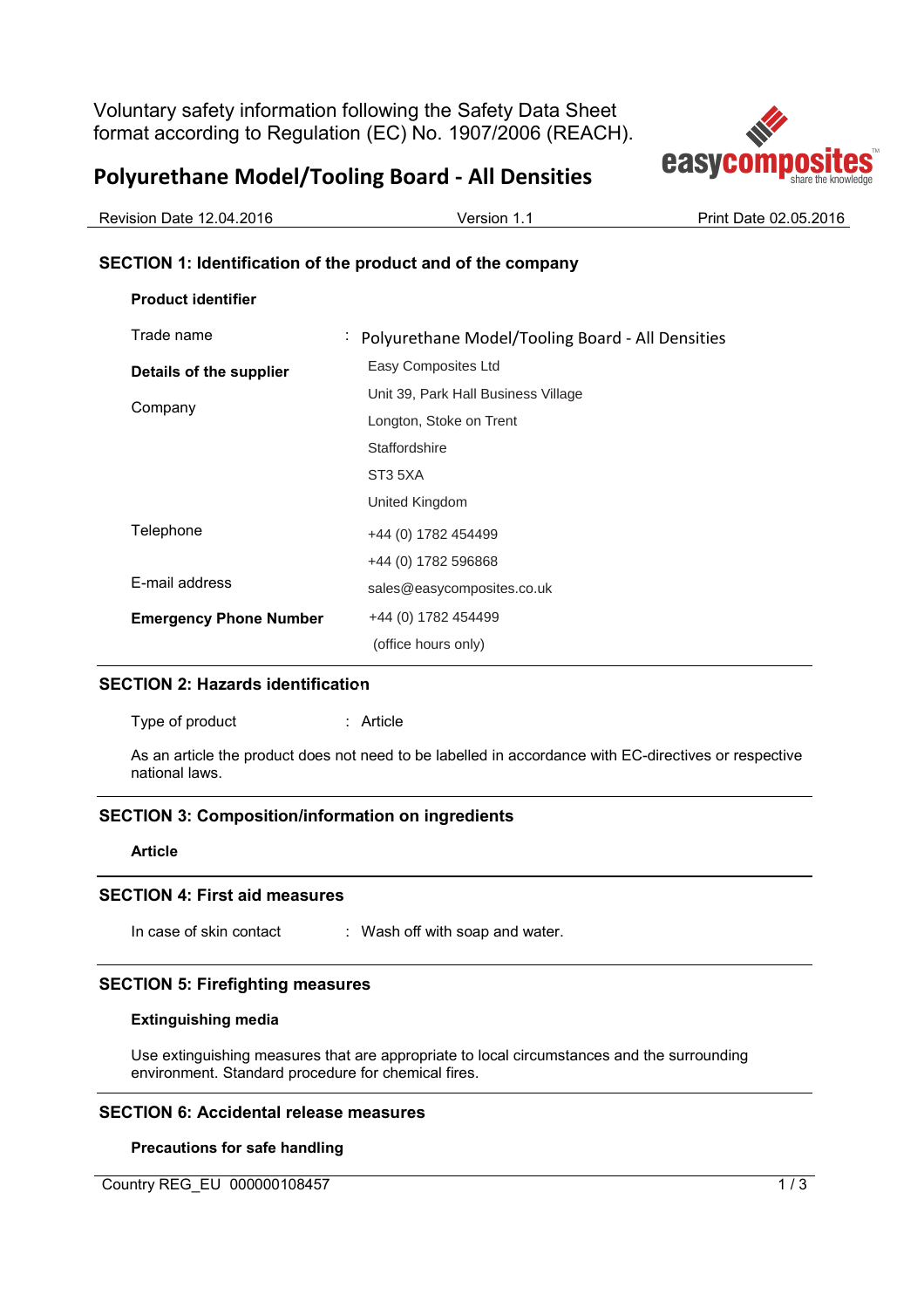Voluntary safety information following the Safety Data Sheet format according to Regulation (EC) No. 1907/2006 (REACH).





| Revision Date 12.04.2016              | Version 1.1                                                                                                           | Print Date 02.05.2016 |
|---------------------------------------|-----------------------------------------------------------------------------------------------------------------------|-----------------------|
| Advice on safe handling               | : No special handling advice required.                                                                                |                       |
| Prevention of fire and explo-<br>sion | : Normal measures for preventive fire protection.                                                                     |                       |
| Hygiene measures                      | : When using do not eat, drink or smoke.<br>Handle in accordance with good industrial hygiene and safety<br>practice. |                       |

## **SECTION 7: Handling and storage**

**No special measures required.** 

## **SECTION 8: Exposure controls/personal protection**

### **Components with workplace control parameters**

Contains no substances with occupational exposure limit values.

### **Personal protective equipment**

| Eye protection           | : Tightly fitting safety goggles                                                                                               |
|--------------------------|--------------------------------------------------------------------------------------------------------------------------------|
| Hand protection          | : Protective gloves                                                                                                            |
| Skin and body protection | : Protective clothing (e.g. Safety shoes acc. to EN ISO 20345,<br>long-sleeved working clothing, long trousers).               |
| Respiratory protection   | : In the case of dust or aerosol formation use respirator with an<br>approved filter.<br>Recommended Filter type:<br>P1 filter |

#### **Environmental exposure controls**

No special environmental precautions required.

#### **SECTION 9: Physical and chemical properties**

| Appearance       | : solid              |
|------------------|----------------------|
| Colour           | various              |
| Odour            | odourless            |
| Flash point      | Not applicable       |
| Density          | ca.0,05 - 1,75 g/cm3 |
| Water solubility | insoluble            |